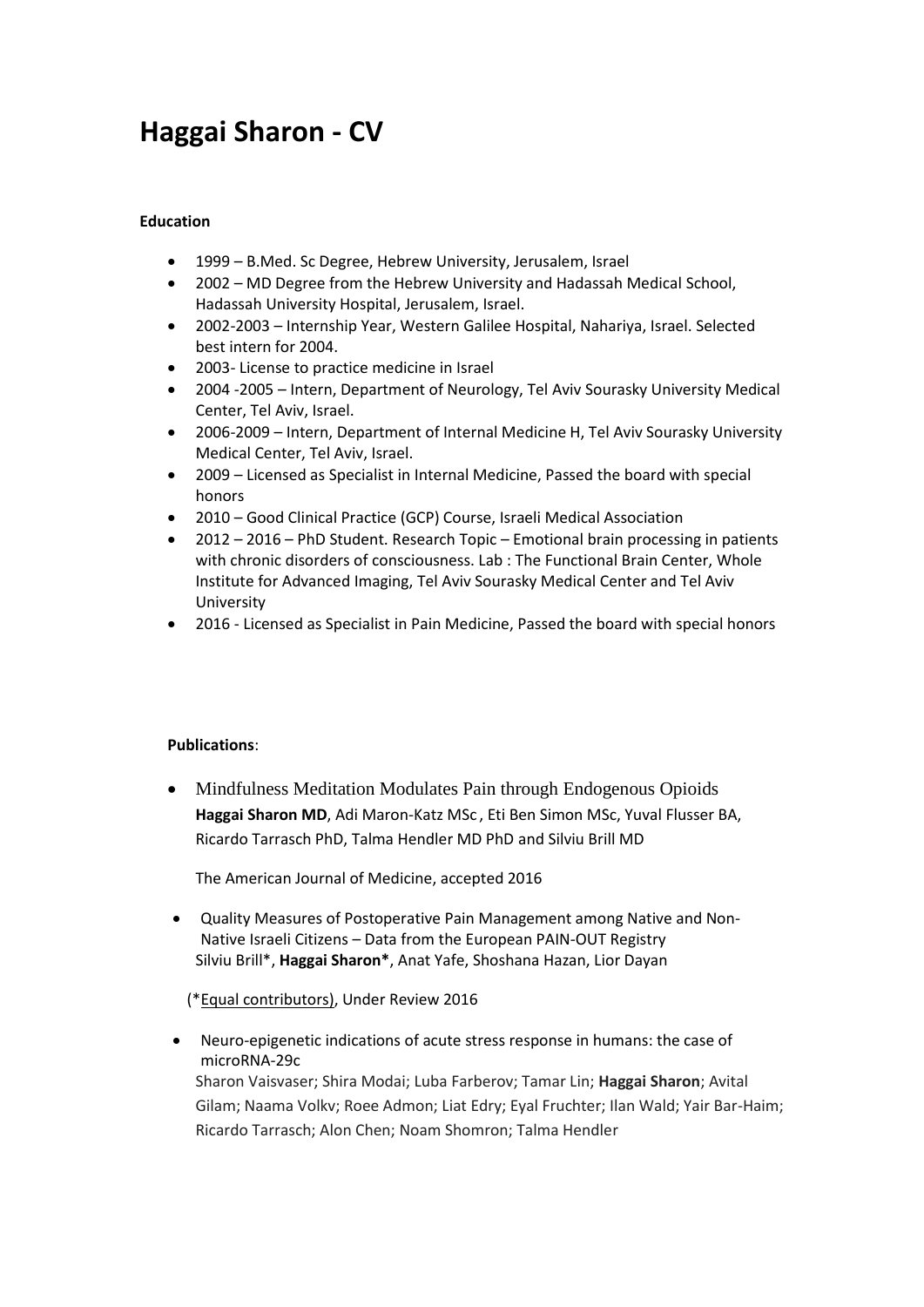PLoS One. 2016 Jan 5;11(1):e0146236. doi: 10.1371/journal.pone.0146236. eCollection 2016.

 Losing Neutrality: The Neural Basis of Impaired Emotional Control without Sleep. Simon EB, Oren N, **Sharon H**, Kirschner A, Goldway N, Okon-Singer H, Tauman R, Deweese MM, Keil A, Hendler T.

J Neurosci. 2015 Sep 23;35(38):13194-205. doi: 10.1523/JNEUROSCI.1314-15.2015.

 I think therefore I am: Rest-related prefrontal cortex neural activity is involved in generating the sense of self. Michal Gruberger, Yechiel Levkovitz, Talma Hendler, Eiran Harel, hagai harari, Eti Ben-Simon, **Haggai Sharon**, and Abraham Zangen

[Conscious Cogn.](http://www.ncbi.nlm.nih.gov/pubmed/?term=i+think+therefore+i+am+Rest-related+prefrontal+cortex+neural+activity+is+involved+in+generating+the+sense+of+self) 2015 May;33:414-21.

- Detailed Behavioral Assessment Promotes Accurate Diagnosis in Patients with Disorders of Consciousness. Gilutz Y, Lazary A, Karpin H, Vatine J, Misha T, Fortinsky H and **Sharon H** Front. Hum. Neurosci. 2015 Jan 9:87.
- Comparison between Human Awake, Meditation and Drowsiness EEG Activities Based on Directed Transfer Function and MVDR Coherence Methods Chamila Dissanayaka, Eti Ben-Simon**,** Michal Gruberger, Adi Maron-Katz, **Haggai Sharon**, Talma Hendler, Dean Cvetkovic

[Med Biol Eng Comput.](http://www.ncbi.nlm.nih.gov/pubmed/?term=%E2%80%A2%09Comparison+between+Human+Awake%2C+Meditation+and+Drowsiness+EEG+Activities+Based+on+Directed+Transfer+Function+and+MVDR+Coherence+Methods) 2015 Jul;53(7):599-607

 Machine learning fMRI classifier delineates subgroups of schizophrenia patients Maya Bleich-Cohen, Haggai Sharon, Shahar Jamshy, Ronit Weizman MD, Michael Poyurovsky, Natan Intrator, Talma Hendler

Schizophr Res. 2014 Dec;160(1-3):196-200

#### **Equal contributor – shared first authorship**

 Moods as ups and downs of the motivation pendulum: Revisiting Reinforcement Sensitivity Theory (RST) in Bipolar Disorder Gonen T, **Sharon H**, Pearlson G and Hendler T

Front. Behav. Neurosci. 2014 8:378. doi: 10.3389/fnbeh.2014.00378

 [Does co-morbid obsessive-compulsive disorder modify the abnormal language](http://www.ncbi.nlm.nih.gov/pubmed/25120459)  [processing in schizophrenia patients? An FMRI study.](http://www.ncbi.nlm.nih.gov/pubmed/25120459) Maya Bleich-Cohen, M.A , Ronit Weizman MD, Michael Poyurovsky, MD., Sarit Faragian, M.A., Talma Hendler,M.D. Ph.D.**, Haggai Sharon MD.**

Front Hum Neurosci. 2014 Nov 3;8:378.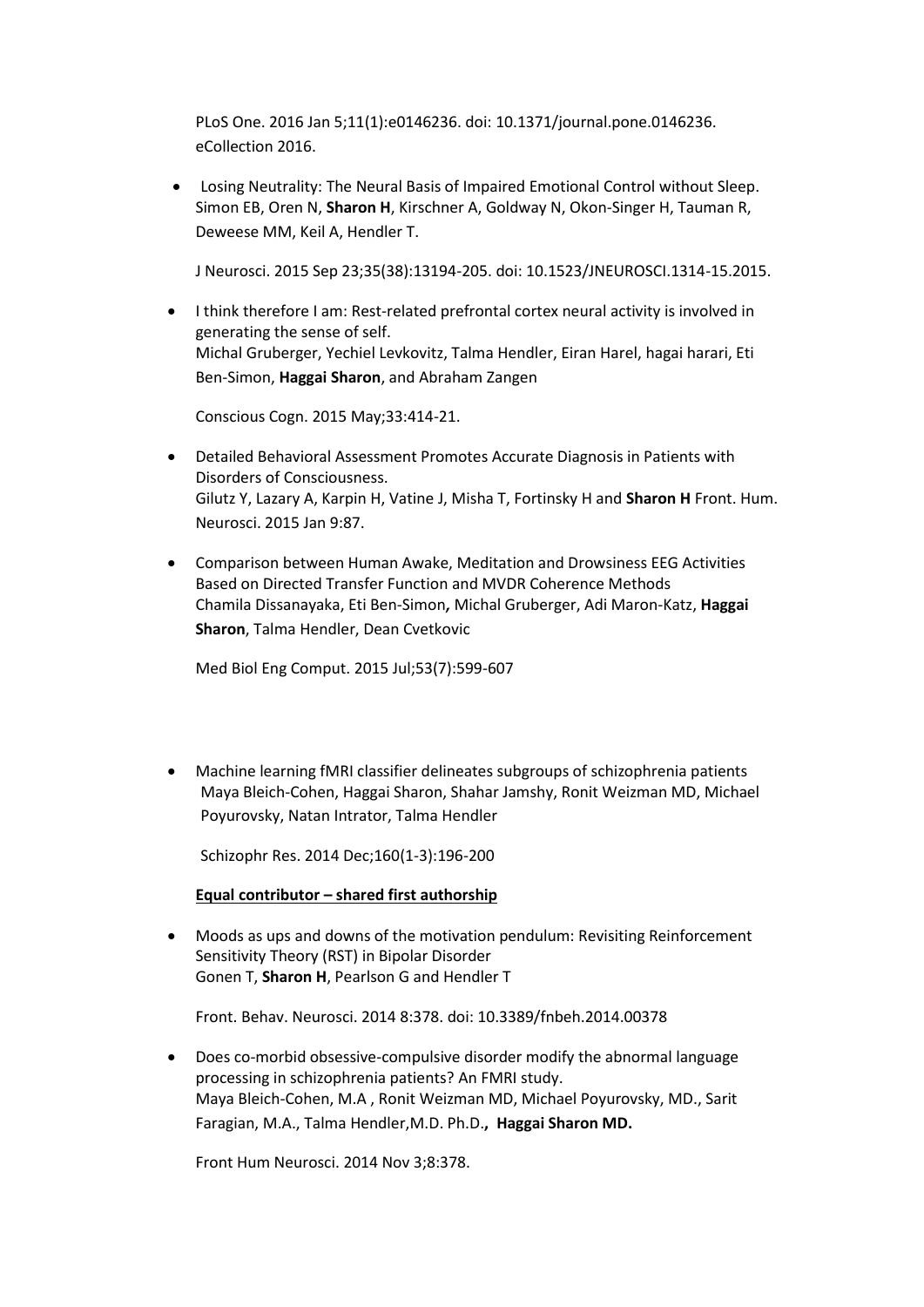From circuit activity to network connectivity an back - the case of OCD Talma Hendler, Tal Gonen, Eiral Harel and **Haggai Sharon**

Biol Psychiatry. 2014 Apr 15;75(8):590-2.

IF=9.8

 Emotional Processing of Personally Familiar Faces in the Vegetative State. **Haggai Sharon**, Yotam Pasternak, Eti Ben Simon, Michal Gruberger, Nir Giladi, Ben Zion Krimchansky, David Hassin and Talma Hendler

PLoS One 2013 Sep 25;8(9):e74711.

 $IF=4.1$ 

 The wandering mood: psychological and neural determinants of rest-related negative affect Gruberger M., Ben Simon E., Maron-Katz A., **Sharon H.**, Hendler T.

Front Psychol. 2013 Dec 26;4:961.

 When the chimney is blocked: malignant renovascular hypertension after endovascular repair of AAA Amir Gal-Oz, Yehuda Wolf, Galia Rosen, **Haggai Sharon**, Idit Schwartz, Gil Chernin.

BMC Nephrol. 2013 Mar 26;14(1):71. IF=2.18

 Tension pyopneumothorax due to a ruptured pulmonary echinococcal cyst **Sharon H**, Elhanan E, Aviram G and Hassin D.

Respiration 2012;84(4):327-8. IF=2.54

 Reduced language related inter-hemispheric functional connectivity as a possible biomarker for early schizophrenia. Maya Bleich-Cohen, M.A , **Haggai Sharon MD.\***, Ronit Weizman

MD, Michael Poyurovsky, MD., Sarit Faragian, M.A., Talma Hendler,M.D.

Ph.D.

Schizophr Res. 2012 Feb;134(2-3):131-6. Epub 2011 Nov 23. IF=4.96

(**\*Equal contributor – shared first authorship**)

 Neurofunctional view of psychiatry: clinical brain imaging revisited. Hendler T, Bleich-Cohen M, **Sharon H.**

Curr Opin Psychiatry. 2009 May;22(3):300-5. Review. IF-3.5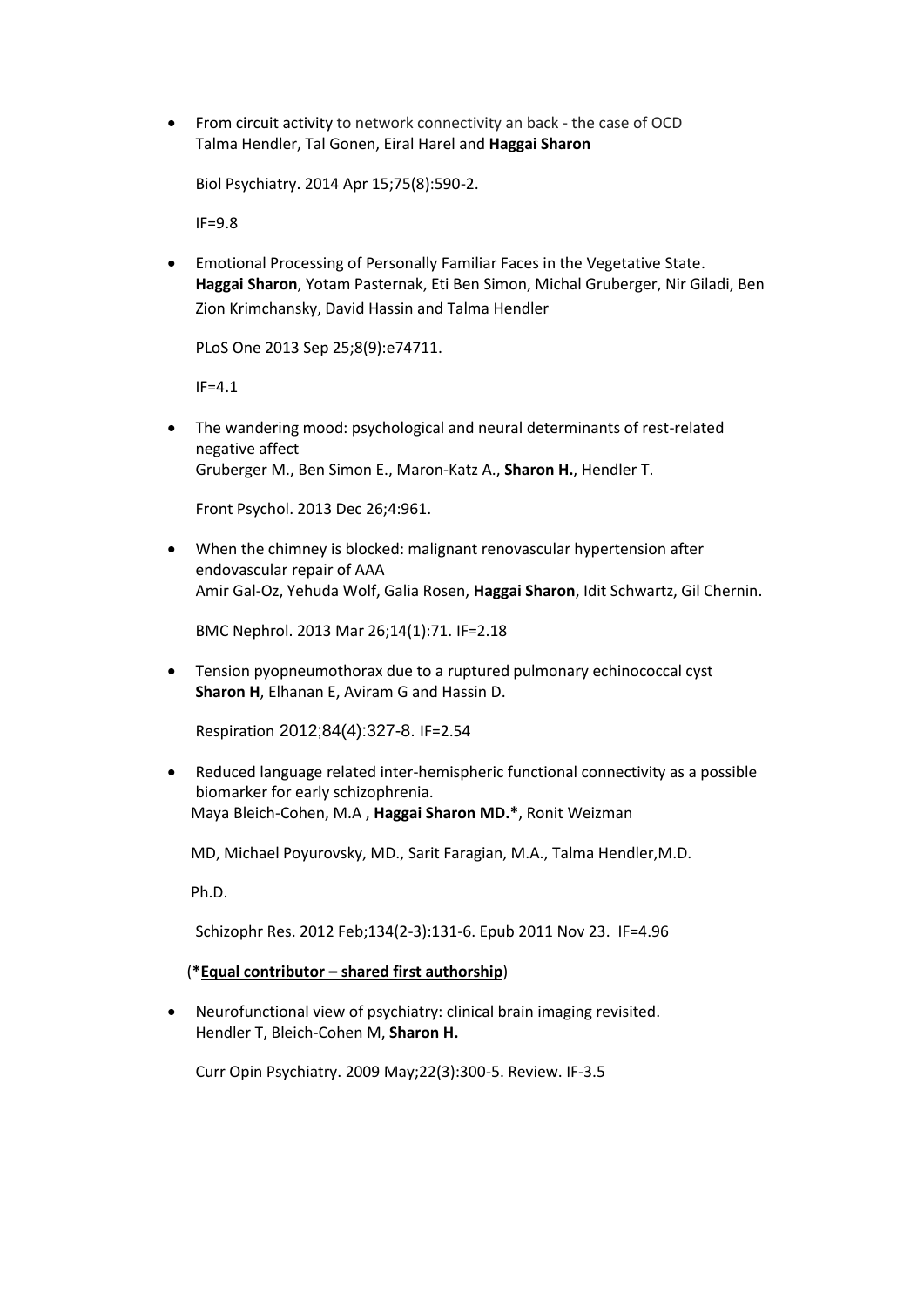# **Book Chapters**

 Maron-Katz, A., Ben-Simon, E., **Sharon, H.**, Gruberger, M., & Cvetkovic, D. A neuroscientific perspective on meditation.

In: Psychology of Meditation. Vol., N.N. Singh, ed.^eds. Nova, New York, NY. 2014.

## **Selected Presentations at meetings**

 Mindfulness Meditation Modulates Pain through Endogenous Opioids **Haggai Sharon** MD, Adi Maron-Katz MSc , Eti Ben Simon MSc, Yuval Flusser BA, Ricardo Tarrasch PhD, Talma Hendler MD PhD and Silviu Brill MD

Presented at the 15th World Congress on Pain of the International Association for the Study of Pain, Buenos Aires, **Argentina**, Octber 2014

**Winner** –travel award

 Covert Cognitive Impairment in Asymptomatic ART-Naïve HIV-Infected Patients – a Clinical and fMRI Study **Haggai Sharon**, Sari Ziv, Dan Turner, Talma Hendler and David Hassin

Accepted, IDweek2013 - combined annual meeting of the Infectious Diseases Society of America (IDSA), the Society for Healthcare Epidemiology of America (SHEA), the HIV Medicine Association (HIVMA), and the Pediatric Infectious Diseases Society (PIDS).

San Francisco CA, USA, October 2013

 A multi-level approach to studying individual stress responsiveness: from brain to epigenetics Sharon Vaisvaser, Tamar Lin, Shira Modai, Haggai Sharon, Yair Bar-Haim, Roee Admon, Noam Shomron, Talma Hendler

Accepted, 19th Annual Meeting of the Organization for Human Brain Mapping, Seattle, WA, **USA**, June 2013

 Cannabis for chronic pain **Sharon H**, Schiff-Keren B, Marjan G, Brill S

Original Poster – Presented at the 14th World Congress on Pain of the International Association for the Study of Pain, Milan, **Italy**, August 2012

**Winner** –travel award

 A network effect when processing familiar faces in the vegetative state **Haggai Sharon**, Yotam Pasternak, Eti Ben Simon, Michal Gruberger, Adi Maron-katz, Nir Giladi and Talma Hendler

Original Poster – Presented at the  $16<sup>th</sup>$  annual international meeting of the Association for the Scientific Study of Consciousness, Brighton, **UK**, July 2012.

**Winner** –travel award